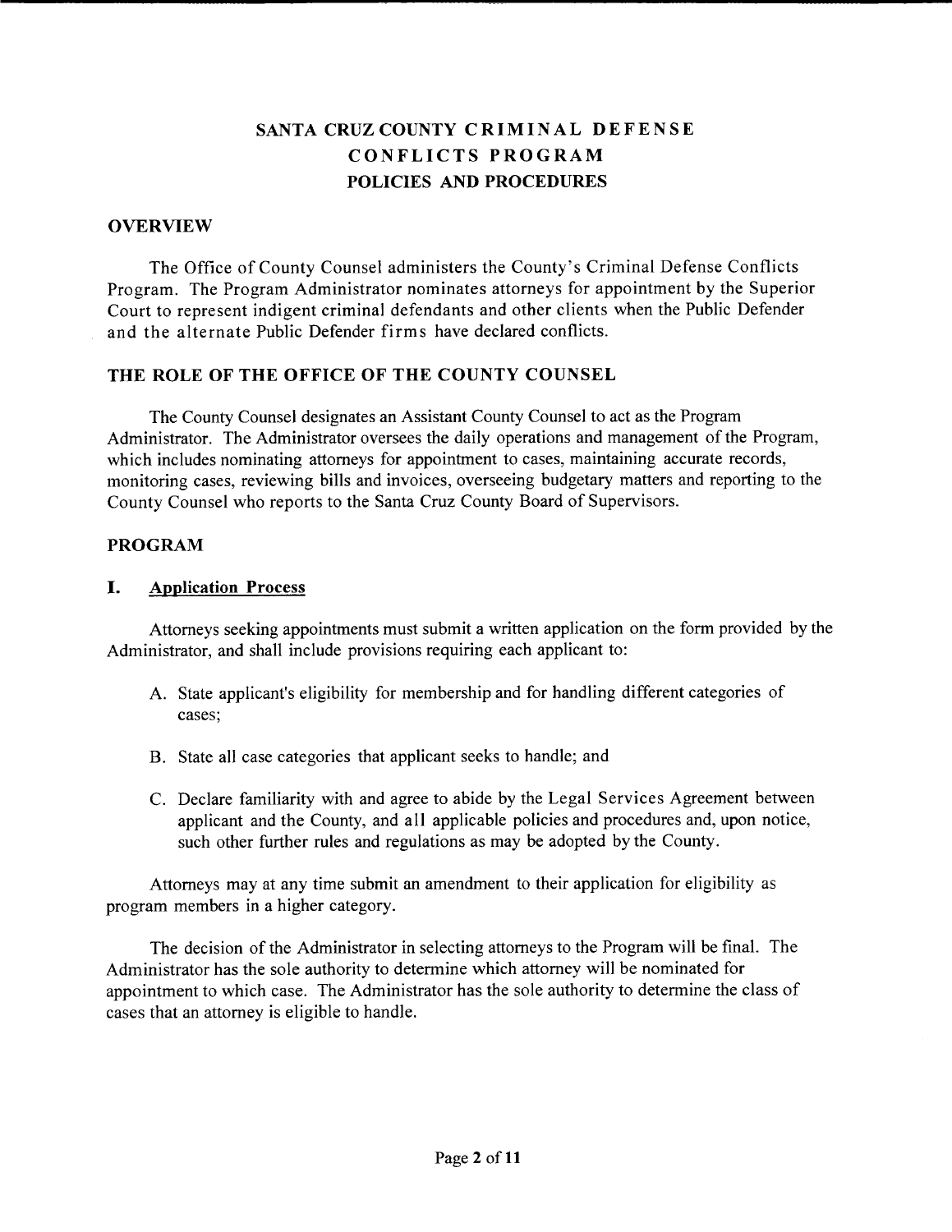## II. Classification and Assignment of Cases

Cases referred to the Program shall be assigned a particular class, based on a variety of factors including, but not limited to, the complexity, client exposure to incarceration, and seriousness of the charge(s). Attached to the Legal Services Agreement is the Fee Schedule, which lists the classifications of cases.

# III. Qualifications and Experience Requirements for Attorneys

The Administrator will follow these general guidelines when assigning cases:

## A. Attorneys Eligible to Handle Class I Cases:

- 1. Membership in the State Bar of California;
- 2. Continuing Legal Education Requirement: Twelve hours of training in criminal law in past twelve months;
- 3. References, as required by the Administrator; and
- 4. If requested, a list of cases handled, including:
	- Case number
	- Name of defendant
	- Charge
	- Disposition
	- Name of opposing counsel
	- Name of Judge/Department

## B. Attorneys Eligible to Handle Class II Cases:

- 1. All requirements for Class I Cases;
- 2. Has practiced criminal law one year or handled *50* misdemeanor cases; and
- 3. Has completed at least three trials to verdict.

## C. Attorneys Eligible to Handle Class III Cases:

- 1. All requirements for Class I and Class II Cases;
- 2. Has practiced criminal law three years;
- 3. Has handled at least 20 felony matters, four to jury verdict; and
- 4. 12 hours of training in sexual and child abuse cases.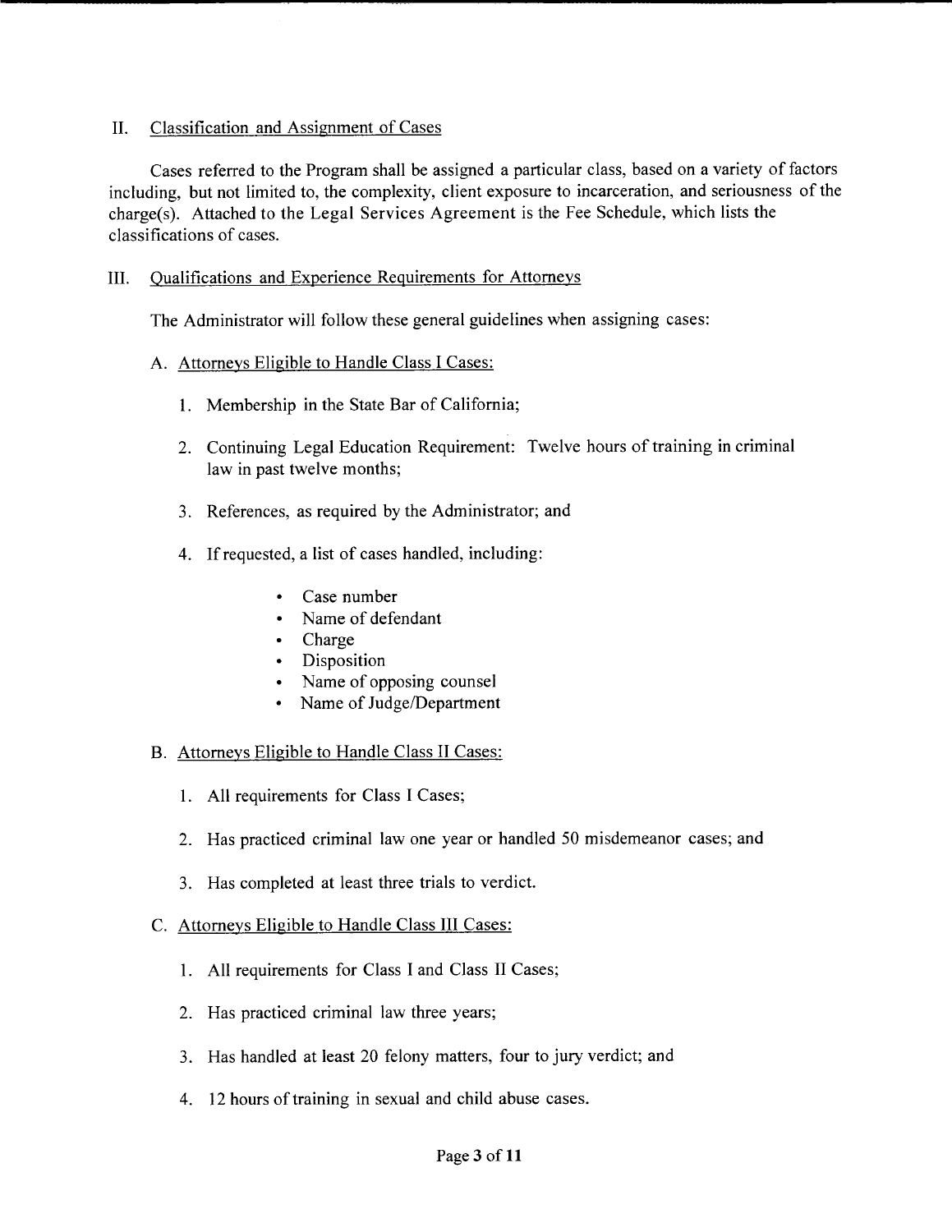#### D. Attorneys Eligible to Handle Class IV Cases:

- 1. All requirements for Class I, Class II, and Class III Cases;
- 2. Has practiced law for five years;
- 3. Has the following criminal law experience:
	- a. significant experience with serious or violent felony cases, of which five went to jury verdict, or
	- b. handled a total of 30 felony matters and 10 felony trials; and
- 4. Significant training in sexual and child abuse cases.

#### E. Attorneys Eligible to Handle Class V Cases:

- 1. All requirements for Class I, Class II, Class III, and Class IV Cases;
- 2. Has an active practice with 10 years experience in the field of criminal law;
- 3. Has the following criminal law experience:
	- a. Significant experience with serious or violent felony cases, of which ten went to jury verdict, and
	- b. has been principal attorney in at least one first degree murder trial that went to jury verdict; and
- 4. Has attended the full California Death Penalty Seminar or has attended 1 *<sup>5</sup>*hours of Capital Case Defense Training within the last two years.
- F. Further Qualifications for Juvenile Delinquency Attorneys:
	- 1. All requirements for Class I Cases;
	- 2. Has practiced law three years with at least six months practice in the area of juvenile delinquency, which may be waived if:
		- a. Applicant has handled five trials and at least four juvenile delinquency matters through disposition, or
		- b. Served one year as a prosecutor or public defender in juvenile delinquency; and
	- 3. Continuing Legal Ed Requirements: 12 hours of CLE in the past year in relevant area.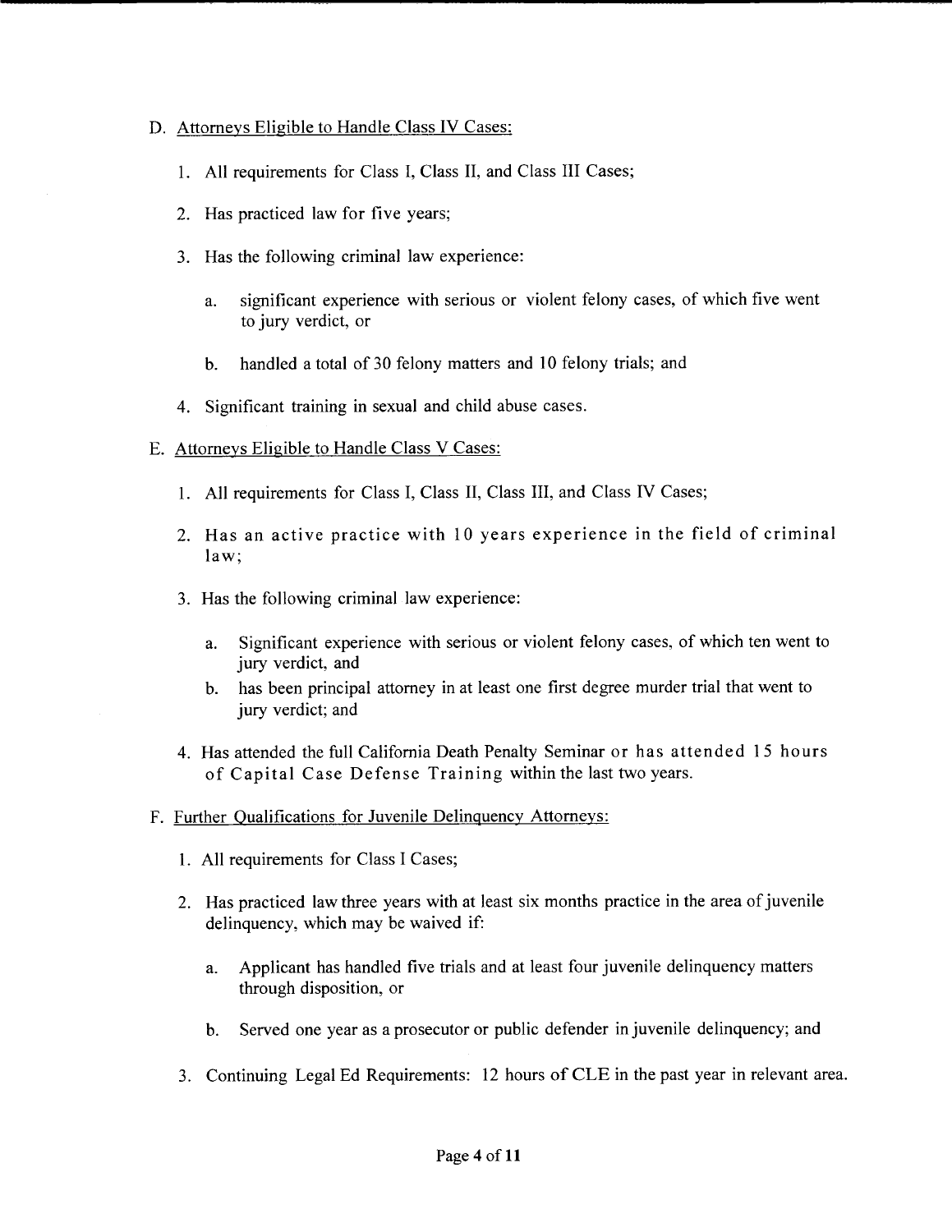# G. Qualifications for Civil Matters (e.g.. OSC, Mental Health, LPS, Freedom of Control, Adoption, Probate):

- 1. All requirements for Class I Cases plus:
- 2. Has practiced law three years with demonstrated experience and/or expertise in the subject areas (family, administrative law, guardianship and conservatorship), which may be waived if:
	- a. Applicant has handled five trials and at least four relevant matters through final disposition and/or judgment, or
	- b. Served one year as a county counsel or public defender in the relevant area of practice, i.e., family, administrative law, guardianship and conservatorship; and
- 3. Continuing Legal Education Requirement: Twelve hours of CLE in the past year in relevant area.

#### IV. Responsibilities of Program Attorneys

- A. Active State Bar Membership. Program attorneys must be active members of the State Bar in good standing. Program attorneys will notify the Administrator in writing within five days of any discipline imposed by the State Bar including probation, suspension, or disbarment.
- B. Phone and Fax Requirements. Program attorneys are required to have an operative office telephone number (cellular is acceptable) where they can be reached between the hours of 8:30 a.m. and 5:00 p.m. They shall have a working e-mail address and fax number to a machine that can receive faxes even if the recipient is not present.
- C. Contract Compliance. Program attorneys will execute a Legal Services Agreement with the County of Santa Cruz and will adhere to the terms and conditions of the Agreement, including the maintenance of all required insurance. Program attorneys are independent contractors. They will be paid in accordance with the Fee Schedule attached as Exhibit A to the Legal Services Agreement. The County reserves the right to change the amounts set forth in the Fee Schedule periodically. A change in the Fee Schedule will impact cases assigned on or after the effective date of the modified Fee Schedule.
- D. Professional Conduct. Program attorneys will adhere to the highest standards of professional conduct and will abide by all applicable rules of professional conduct.
- E. Substitute Counsel. Except as set forth in this paragraph, an appointed Program attorney is responsible for the case and will not delegate its handling to any other attorney without the prior approval of the Administrator. In the event of an emergency, the appointed Program attorney who is not able to make an appearance is responsible to find a substitute from the approved list of Program attorneys for that class of case under contract with the County, and the Administrator is to be notified of this emergency substitution at the earliest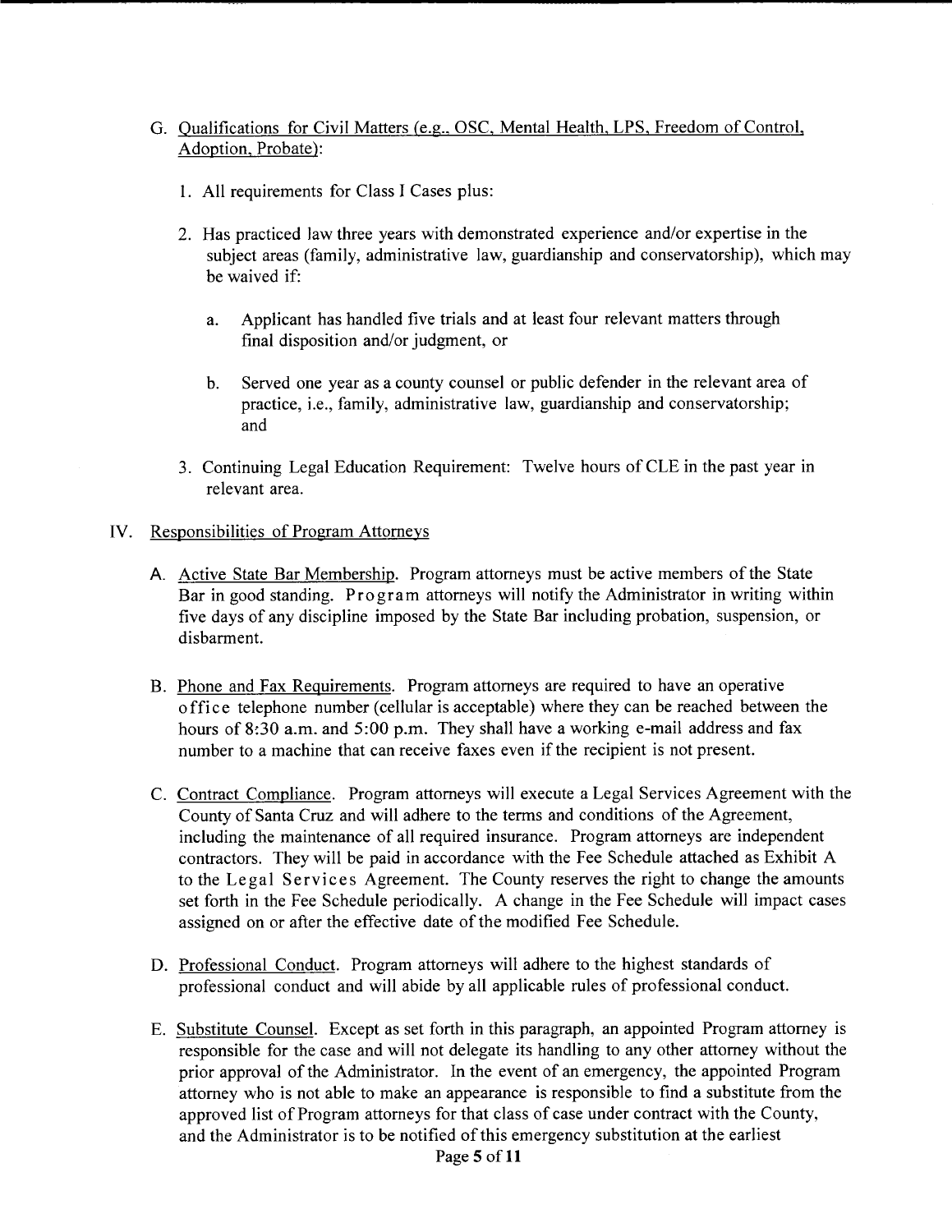opportunity. Program attorneys may cause or allow another attorney to make occasional appearances or do other acts regarding their cases, provided that the substitute attorney is a Program attorney in a current Legal Services Agreement with the County and is eligible to handle that class of case. Any Program attorney appointed on a particular case who uses another Program attorney to make his or her appearances on a regular basis is subject to review by the Administrator and suspension from the Program.

- F. Additional Counsel or Co-Counsel. The Administrator may nominate additional counsel for appointment on any case when deemed appropriate.
- G. Conflict. For each case assigned, the Program attorney will determine at the outset whether a conflict of interest exists and will immediately notify the Administrator of any conflict.
- H. Client Contact. Program attorneys will make contact with clients within five working days from notification of case assignment or as soon as practicable.
- I. Investigation. Program attorneys will do the following:
	- 1. Supervise and direct the investigation of each case;
	- 2. Review all bills any investigators or other experts incur on the case to ensure all costs are necessary and reasonable; and

3. Obtain advanced approval from the Administrator to spend in excess of \$300 per case for investigative services.

- J. Experts. Program attorneys will obtain advanced approval from the Administrator for services of experts in excess of \$1,000 per case.
- K. Other Expenses. Program attorneys will obtain advanced approval from the Administrator for expenses and services, including interpreters, transcription, and other services that in total are in excess of \$500 per case.
- L. Billing. Program attorneys will adhere to payment and record keeping provisions set forth in the Legal Services Agreement and in these Policies and Procedures.
- M. Program Attorney Records. Upon request, Program attorneys will furnish information regarding the status of each appointed case, the number of hours spent, the total fees charged and such additional information as required by the Administrator or as set forth in the Legal Services Agreement. Upon request, each Program attorney will complete and return all required reports to the Administrator within the time frame indicated by the Administrator.
- N. Audits. Upon request, Program attorneys will make available to the Administrator for audit purposes relevant files, accounts, ledgers, and other records related to any case originating from the Program.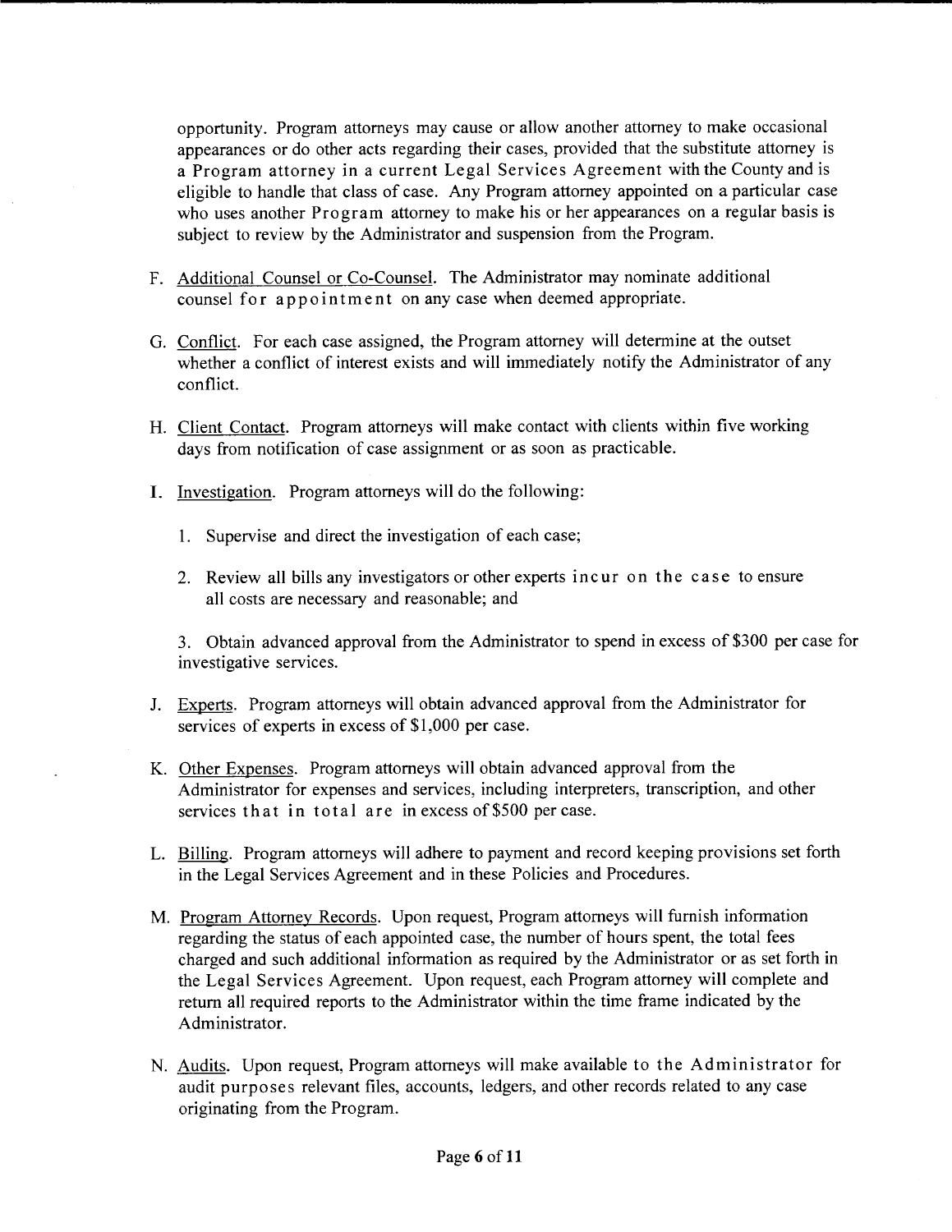- 0. Performance Evaluation. Program attorneys will cooperate in any process for the evaluation of their performance by the Administrator.
- P. Travel. Travel time, mileage, and expenses within Santa Cruz County are not reimbursable, unless specifically authorized by the Administrator. Program attorneys and investigators shall avoid out-of-county travel, if possible. In the event that out-of-county investigation is needed, advance permission from the Administrator must be obtained. In such cases, the Administrator reserves the right to obtain an investigator from that out-of-county locality, if deemed to be appropriate. Prior approval is required for travel outside of California. When specifically authorized, travel time and expenses will be reimbursed in accordance with Santa Cruz County's policy for travel outside of the County.
- Q. Fees, Billing, and Reporting. Program attorneys will be reimbursed as set forth in Exhibit A, Fee Schedule, to the Legal Services Agreement. Program attorneys must use the County's Contractor Compensation Form and the County's Aud-8 form when submitting invoices for payment.

Program attorneys will be reimbursed for the actual cost for reasonable and necessary out-ofpocket expenses, such as filing fees, printing and photographic reproduction expenses, court reporter's fees, and all other directly-related expenses, excluding normal office expenses such as regular telephone charges, prorated computer research charges, facsimile charges, and normal postage charges. Program attorneys will not be reimbursed for secretarial, clerical, word processing or typist services (including overtime hours worked), or normal office operating expenses.

Program attorneys will be reimbursed for the actual cost of reasonable and necessary ancillary expenses to investigate the case and to represent the client, including but not limited to investigators, paralegals, and experts. Program attorneys shall seek prior approval from the Administrator for the expenses that are above the allowances set forth herein and/or in the Fee Schedule attached to the Legal Services Agreement. Program attorneys are to review invoices involving ancillary services to assure that they are the actual cost of such expenses before submitting them to the Administrator for reimbursement.

Program attorneys will be compensated following submission by the attorney of a completed Contractor Compensation Form as more fully described in the Independent Contractor Agreement.

Out of pocket expenses will be reimbursed following submission of sufficient supporting documentation which is more fully described in the Independent Contractor Agreement between the panel attorney and the County.

There shall be no double billing. For example, if an attorney has two matters on the court calendar and the attorney spends 2 hours total waiting for the matters to be called, a total of 2 hours shall be billed, and shall be allocated between the two cases. Four hours shall not be billed under this example.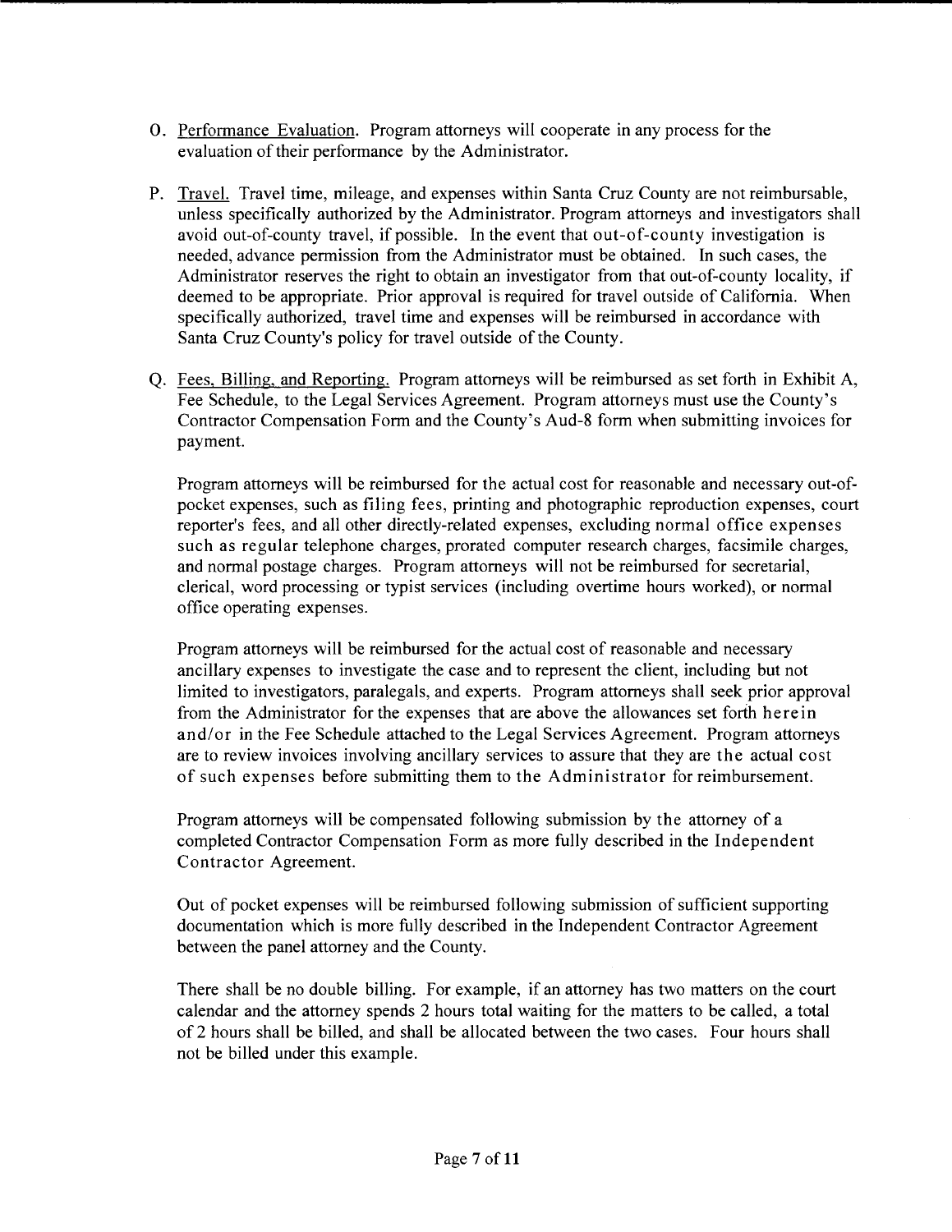# V. Suspension, Termination, and Reclassification.

In addition to the reasons set forth in the Legal Services Agreement, a Program attorney will be subject to suspension, termination, or reclassification for cause for failing to adhere to the Legal Services Agreement, or any policy and procedure set forth herein, or for any good cause determined by the Administrator. Program attorneys will comply with the Legal Services Agreement in the event that they are suspended or terminated from the Program.

# VI. Continuing Legal Education.

Program attorneys may attend continuing legal education training provided by Biggam, Christensen and Minsloff, the County's Main Public Defender Firm, or other training opportunities identified by the Administrator.

## VII. Investigators.

- A. Scope of Services. Investigators are to work under the direction of the Program attorneys. Investigators are hired to perform professional investigative services to assist in defending clients, such as locating and interviewing key witnesses to support the defendant's case, photographing crime scenes, serving subpoenas, etc. Investigators should not be utilized to perform services such as copying transcripts, picking up police reports, acting as a delivery service, or any other work which could reasonably be accomplished by the attorney or his/her staff. Investigators should not be requested to "hand-hold" clients or receive direction from the client regarding the investigation.
- B. Surveillance. Investigators who wish to do surveillance of over two hours for witness location must obtain written permission from the Administrator.
- C. Investigation Budget. The Program attorney is responsible for the investigation budget and must be notified by the investigator if the amount previously authorized will be exceeded.
- D. Minimum Qualifications. Investigators must hold a city business license, a State private investigator license, and carry errors and omissions insurance with minimum coverage of \$100,000 per person.
- E. Allowable Charges. Investigators may be compensated only for the following items: Investigator's time at the hourly rate consistent with the Fee Schedule, or higher if determined by the Administrator to be necessary to investigate the case; at the rate of no more than 10 cents per page for copies; for long distance telephone calls outside the local area code(s); for materials for exhibits, and for out-of-county mileage at a rate established by the County. In order to receive reimbursement for these charges, the investigator must submit supporting documentation with his or her invoice to the Administrator.
- F. Non-Allowable Charges. Investigators will not be compensated for any of the following: Preparation of investigator's bill; preparation of documents necessary to process the bills (e.g., order for payment); travel charges associated with preparation, processing or delivery of the investigator's bill to the Program attorney, court or the Administrator; or for clerical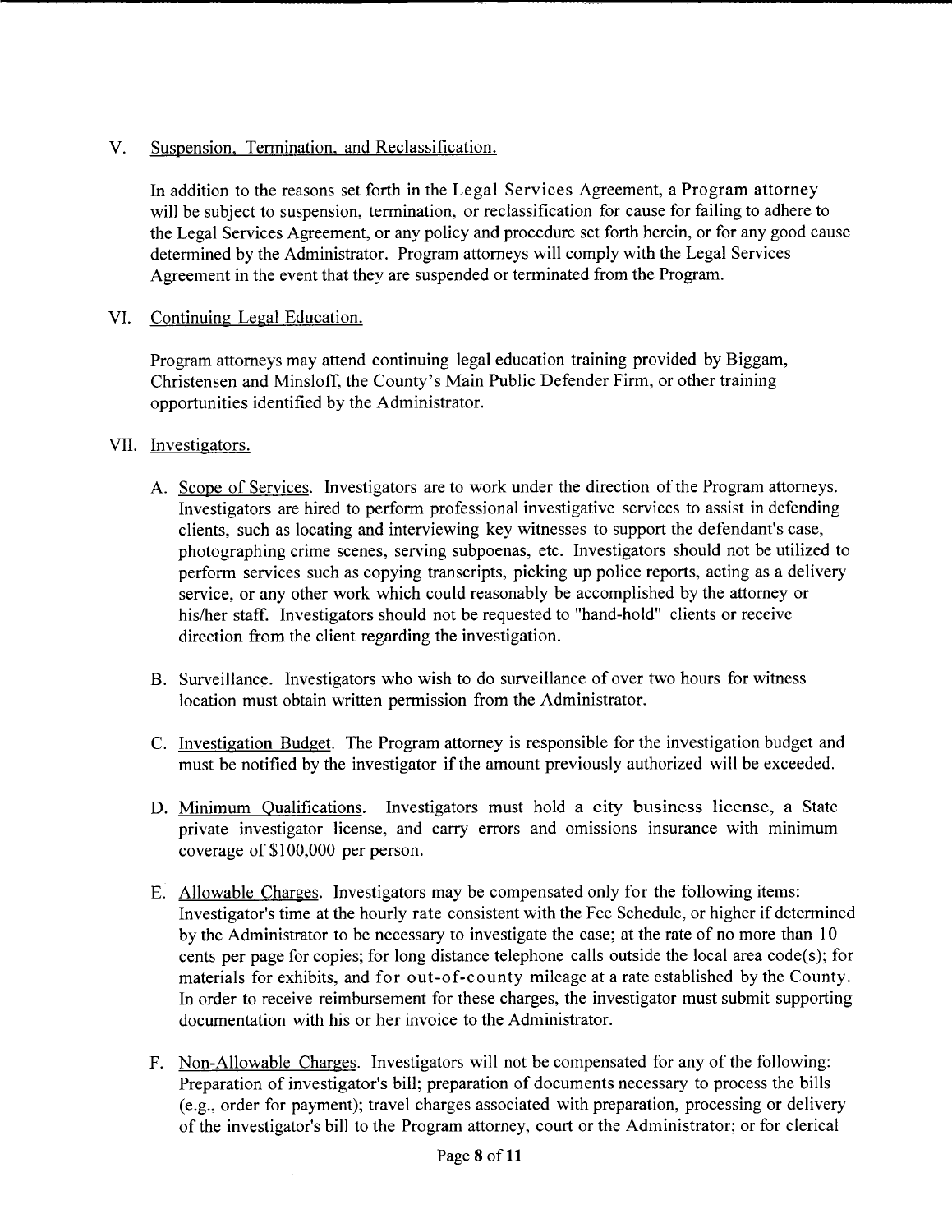duties performed by the investigator or their staff.

G. Billing. The investigator shall submit his/her invoices in a form that has been approved by the Program attorney to the Administrator by the 30th day of each month for the preceding month's expenses, unless good cause is shown, as determined by the Administrator. The investigator's invoice will contain the following information: Program attorney's name; defendant's name; court case number; dates of services; time work commenced and total time involved. The compensation paid investigators shall be paid at the rate established by the County.

#### IX. Interpreters.

- A. Classifications of interpreters:
	- 1. Those certified for courtroom work; and
	- 2. Those certified for administrative hearings.

In addition, there are a number of languages for which certification tests are not available. In these cases, the Court uses court-approved (but not certified) interpreters.

- B. Out-of-Court Work. Program attorneys will first attempt to secure an interpreter from a County-approved list. If an appropriate interpreter is not available, the Program attorney will secure an interpreter from the court approved list of interpreters.
- C. Interpreters shall submit their invoices to the Program attorney for review to ensure that the charges are reasonable and necessary. The interpreter's invoice will contain the following information: Program attorney's name; defendant's name; court case number; dates of services; time work commenced and total time involved. The compensation paid interpreters shall be paid at the rate established by the County.

## X. Attorney Review

- A. Authority to Review. The Administrator shall have the authority to review Program attorneys' performance, to discipline Program attorneys according to these rules, and to review and adjust billings as set forth herein. In the event of any billing disagreements, unless otherwise authorized or corrected by the Administrator, the sole remedy of the Program participants is to file suit in the appropriate legal forum. In the event the Program participant fails to prevail in this suit, the Administrator will be entitled to seek reasonable fees and costs.
- B. Mandatory Review. The following situations shall be reviewed by the Administrator:
	- 1. Any case for which the hours billed exceeds the average billing for similar cases involving the same primary charge;
	- 2. Any attorney whose out-of-court to in-court billing ratio for any month exceeds the average ratio for other Program attorneys by more than 25 percent; and
	- 3. Any attorney whose performance is not in accordance with the level expected of a Page 9 of **11**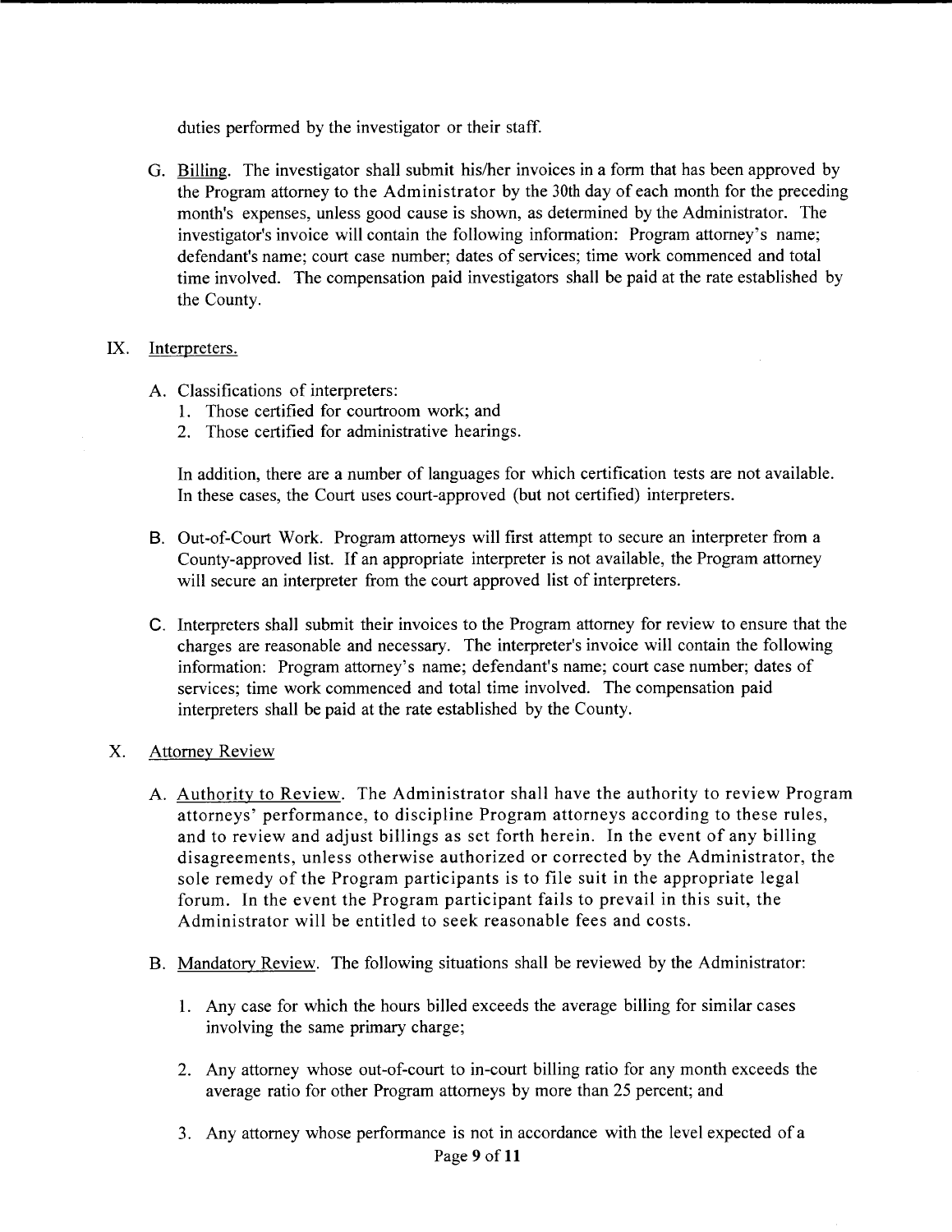reasonably competent attorney.

C. Scope of Review. The review shall focus on whether the hours spent and/or billed are appropriate given the complexity and nature of the case and the work product produced. The standard of review shall be that of a reasonable, competent criminal law practitioner who meets the appropriate panel experience requirements.

# D. Procedure for Review:

- 1. The attorney reviewed shall be required to submit a detailed, written description of all work performed on the case or cases for the time period under review.
- 2. Failure to submit the requested information within fourteen calendar days of its request may result in suspension of the attorney until such time as the information is submitted.
- 3. At the discretion of the Administrator, the attorney may be required to personally appear and answer questions about the billings submitted. Failure to cooperate with the Administrator following such a request may result in rejection of the claim and/or termination of the Legal Services Agreement.
- E. Permissible Action Following Review:
	- 1. A finding that the billings are appropriate;
	- 2. A finding that the billings are either inappropriate or insufficiently justified and a reduction of the billing to an appropriate amount, and the possibility of one or more of the following:
		- Suspension from receiving new assignments;
		- Suspension from Program;
		- Demotion to a lower class of cases; and
		- Reduction in the allowable hourly rate for the attorney involved.
- F. Finality of Decision. Any decision hereunder is reviewable upon request of a Program member involved within thirty days from the day it is served by mail. Such request for review shall be in writing and submitted to the Administrator. This review shall be conducted by the Administrator whose decision shall be final.
- G. Confidentiality. Any review under this section shall be confidential.
- XI. Construction.

No portion of these policies is intended to, nor shall be construed to, preclude constitutionally mandated judicial action.

XII. Amendment.

The County has the authority and discretion to amend these policies and procedures